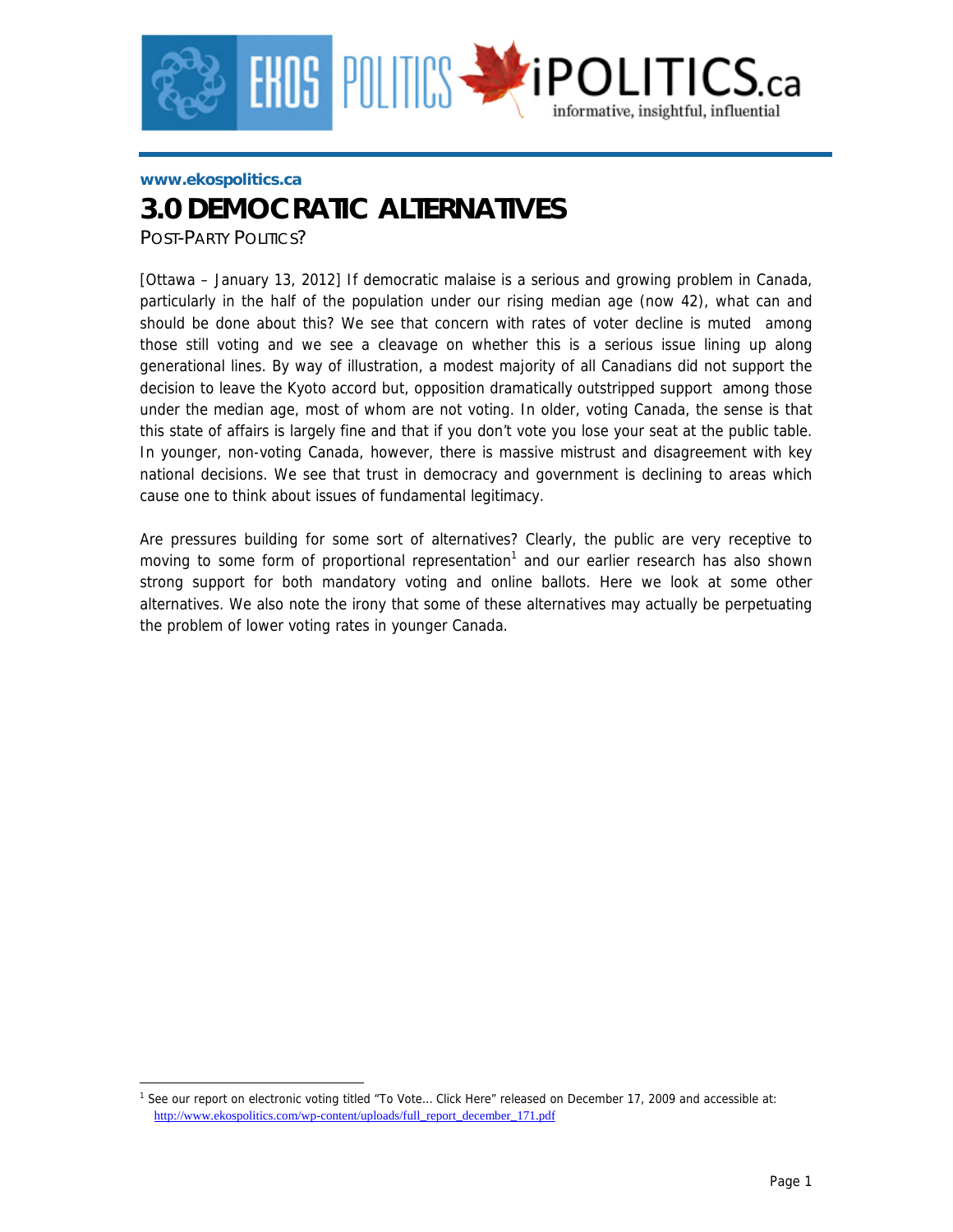

## **Chart 3.1 – Usefulness of political parties**



**Q.** Do you agree or disagree with the following statement: "Political parties have outlived their usefulness and it is time for a new type of political institution"?



**BASE:** Canadians; December 14-21, 2011 (n=2,005)

The decline in trust in government has been led not by eroding trust in parliamentary democracy, bureaucracy, or even elected representatives. Views of political parties have declined even more steeply than trust in other portions of government. We asked whether people agreed with the rather radical proposition that political parties had outlived their usefulness. This is radical in the sense that there really aren't any obvious alternatives out there at the moment. Nonetheless, only 44 per cent disagree and nearly one third agreed with 22 per cent undecided. This is less than a stirring endorsement of the political party as the central organizing engine of politics in Canada and members of the Liberal Party may want to ponder this rather tenuous connection with voters as they convene this weekend. In fact, the support for political parties is strongest among the supporters of the Liberals and Conservatives. NDP supporters are less convinced of the continued relevance of political parties and those who endorse the newer parties such as the Green Party and Bloc Quebecois are much more likely to see political parties as anachronisms. Many of the groups which are least likely to vote, particularly young Canadians, have scant fealty to the political party system and they seem to be opting out of traditional politics in increasing numbers. In a vicious circle, this cynicism and opting out may end up just muting their voices and ultimately reinforcing their decision that there is nothing of relevance for them in the world of voting and party politics.

When societal frustrations build to points where the institutional status quo cannot accommodate those tensions, we occasionally see the emergence of social movements. These movements begin outside of the mainstream political world but often will have a major impact on the mainstream political world. The civil rights and antiwar movements of the sixties would be good examples. There have been more violent and class rooted social movements in Europe, but as Western societies have aged, there have been less frequent and forceful social movements in

Copyright 2011. No reproduction without permission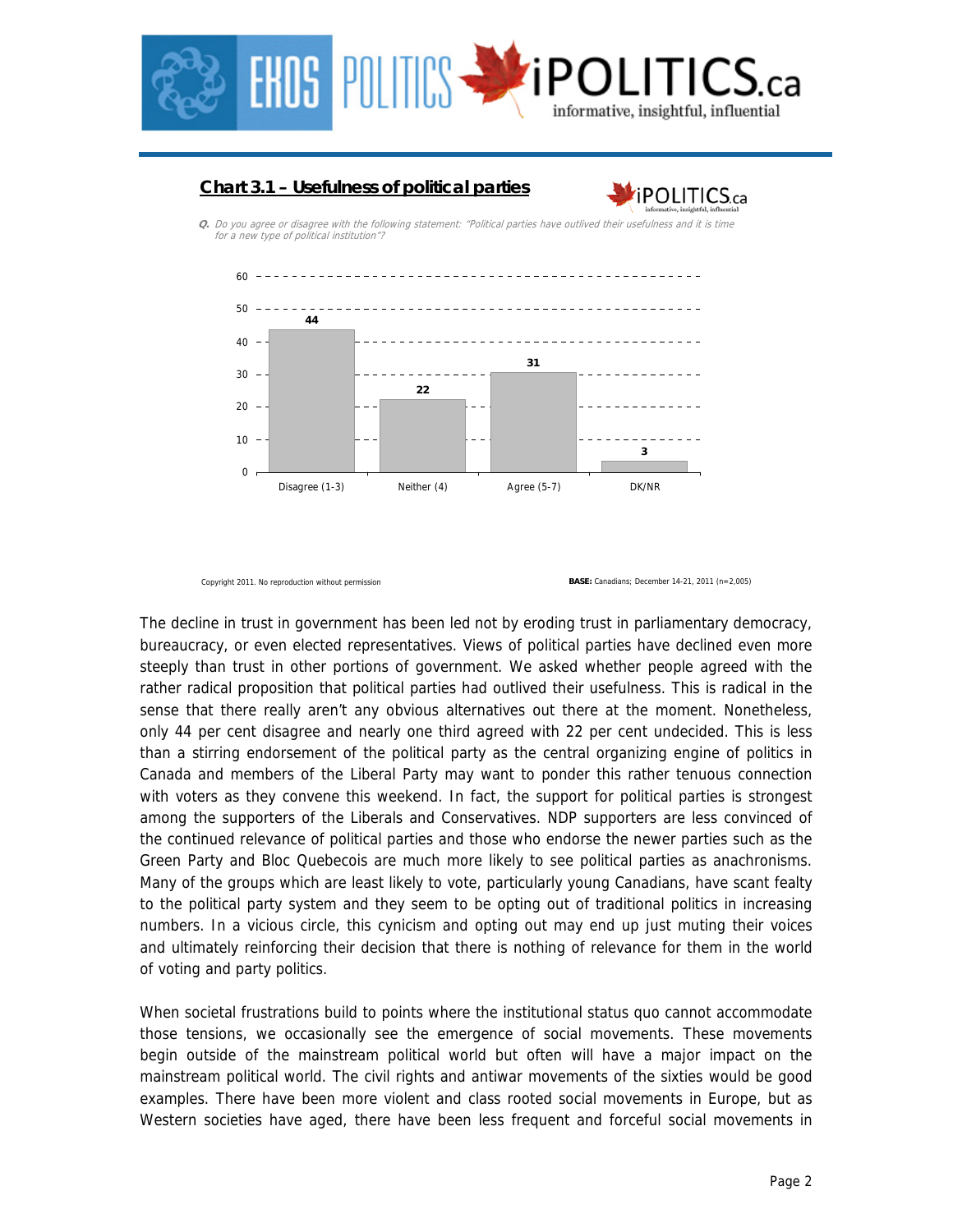

recent decades. Over the past years we have seen a couple of significant new social movements occur (emanating from the United States). One is the Tea Party movement, which has largely remained in the United States and the other is the Occupy movement (which moved outside of the United States over the past year). While neither of these movements can fairly be compared to the earlier examples they were both powerful and both continue to exert unknown but sizable effects on the political mainstream.





- Q1. As you may know, the Occupy movement is an international protest movement which is primarily directed against economic and social inequality. Protesters will often organize marches and camp out in parks and other public spaces. Do you support or oppose this movement?
- Q2. As you may know, the Tea Party movement is an American political movement that is generally recognised as conservative and libertarian. The movement endorses reduced government spending and reduced deficits, and opposes taxation. Do you support or oppose this movement?



Copyright 2011. No reproduction without permission **BASE:** Canadians; December 14-21, 2011 (n=2,005) Note: Figures exclude those who replied DK/NR. Four per cent of respondents did not express an opinion regarding the Occupy<br>movement, while 12 per cent did not express an opinion regarding the Tea Party movement.

Although both the Tea Party movement and Occupy movements share a fundamental disaffection for the status quo and mainstream politics, they have quite different roots and goals (with some shared ones as well). Without pretending to look at these more complex issues, it is useful to examine how these movements are perceived in terms of basic approval and disapproval. Both movements represent unconventional expressions of the left (Democratic) and right (Republican) parties. Notably, both the Occupy and the Tea Party movements have increasingly been explicitly linked to traditional parties and the electoral politics in the United States. In Canada, this is not the case.

The older Tea Party movement enjoys the approval of about one-third of Canadians but does much better with many of the same groups it enjoys favour with in the United States (e.g., Conservatives, church goers, etc.) and it fares much better in Alberta. A majority (63 per cent) holds the movement in negative regard but this negativity is much more strenuous than the positive sentiments. Negative views are very strong in Quebec, younger Canada and the university educated; all in all not a very favourable outlook.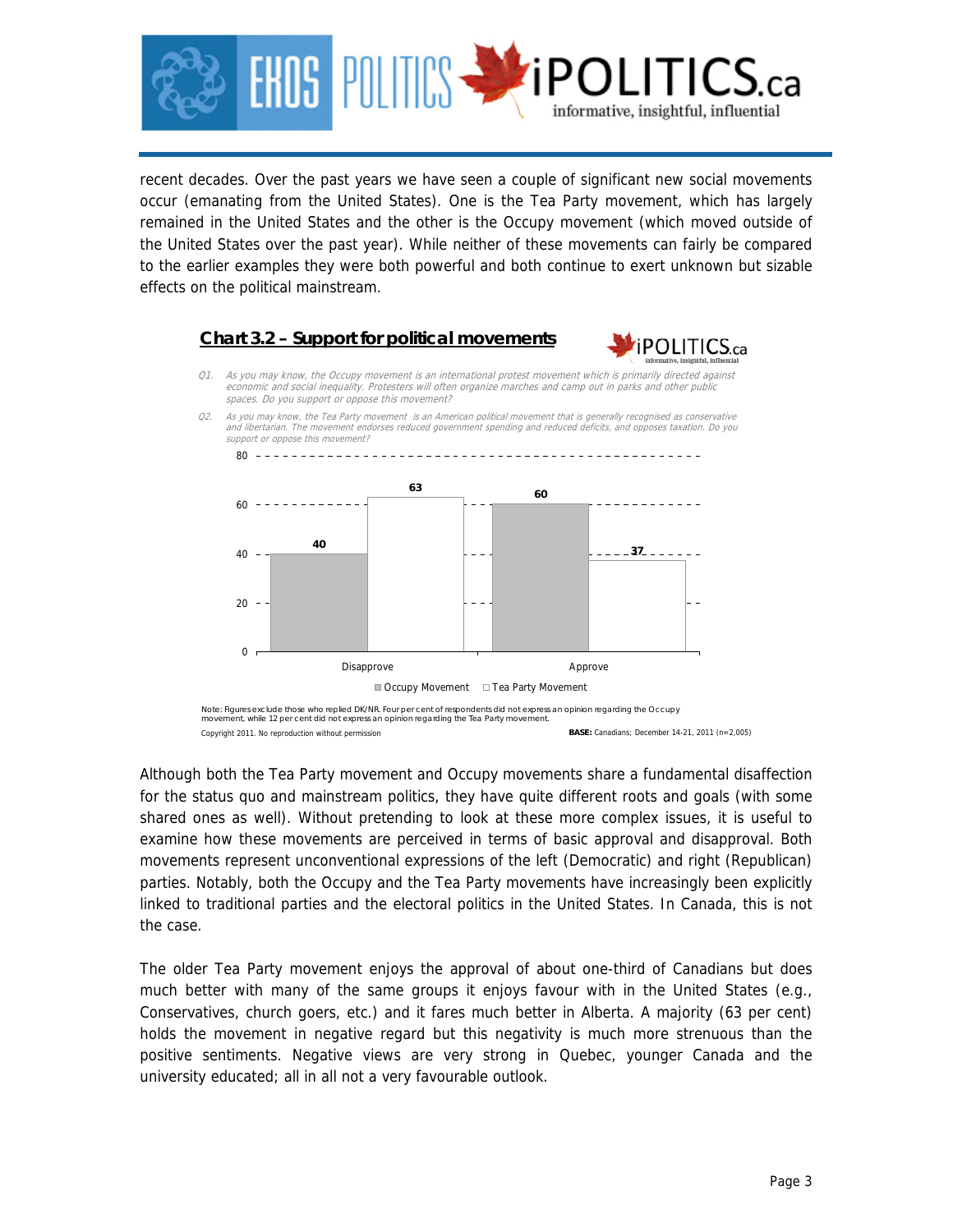

The Occupy movement is focused on inequality and it finds favourable approval overall by a majority of 60% with 40% negatively disposed. Support is a mirror image of the Tea Party support with strong sympathy in Quebec, non-Conservative supporters, and younger Canada. It is worth noting that we would find that the voting rates among those who sympathize with the Occupy movement are significantly lower than those who don't.

These results, and results from the wining national conversations, may bring into question the notion that the Occupy movement has been a failure. It has produced positive resonance with the Canadian public and seems particularly resonant with some of the groups that are most disaffected with traditional politics and their parties. It may also be the case that the allure of non-traditional democratic alternatives may be reinforcing alienation from the mainstream and hence perpetuating non-voting.



No force has been more profound in reshaping society, economy and polity than the internet. An obscure phrase 20 years ago is now the new mass universal media. Some have argued that the interactive Web 2.0, led by Facebook, Twitter and other social media is having similarly explosive impacts as the first wave of the internet. Basic concepts of community and privacy are being reshaped in unexpected ways and politics has been no exception. Whereas social media are ubiquitous in younger Canada, they are relatively less present in over 45 Canada and this generational fault line mirrors some of the broader generational tensions we have been discussing.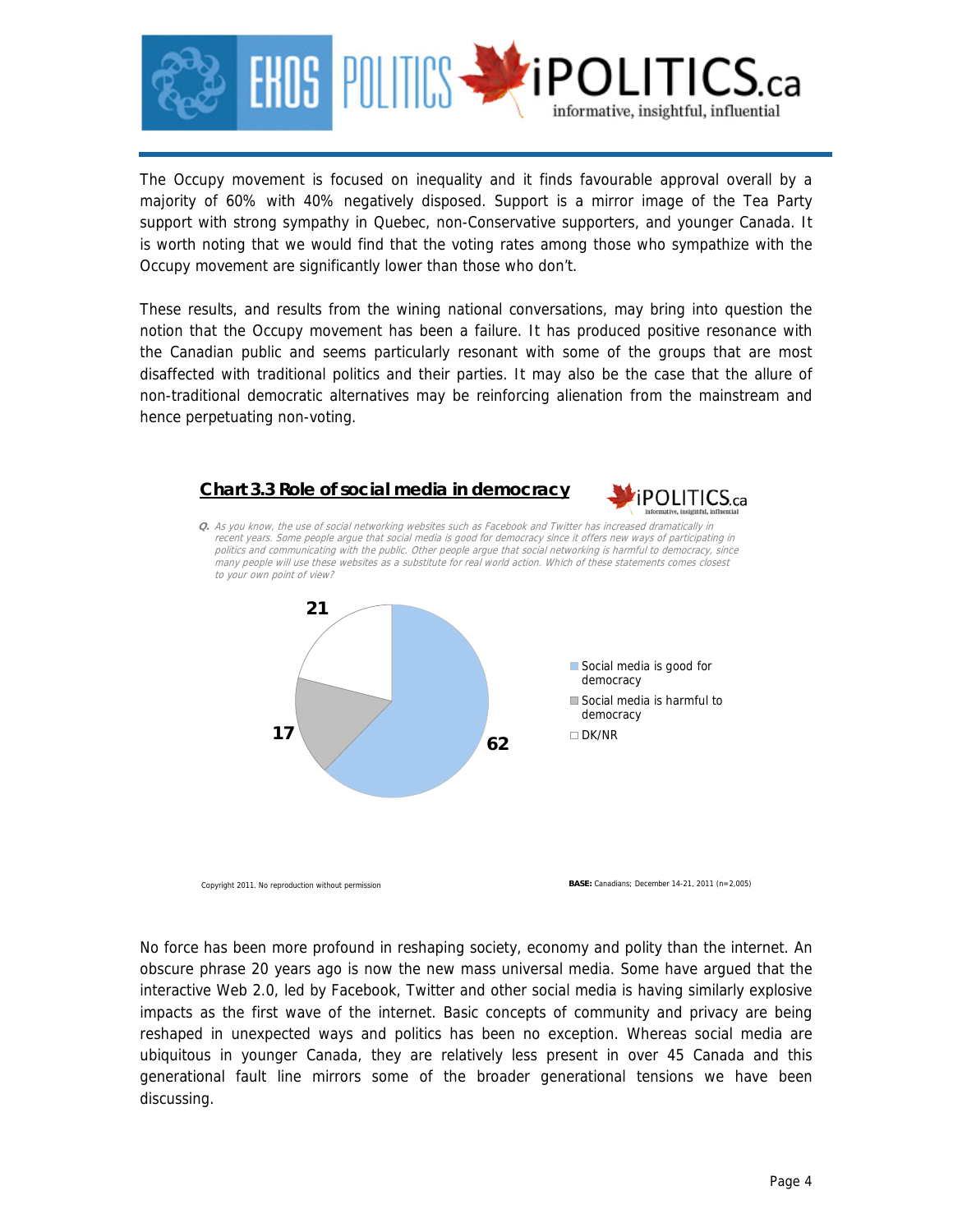

The survey tested the degree to which new social media were seen as having a positive transformative effect on democracy and politics versus the alternate view that they were a distraction and having a corrosive impact on democracy. In the public's mind this is no contest. By a margin of three-to-one the public pick the positive option. We are not so sure they are right on this point.

First of all, this strong majority view strays very close to the realm of unanimity in the case of younger Canada. Anecdotally Liberal supporters are equally positive while Conservatives are less enthusiastic.

We find it mildly curious that such uncritical blanket optimism for this new form of alternative democracy, particularly in younger Canada, coexists with such dismal levels of confidence in politics and democracy. Given the increased stranglehold that older Canada is exerting over politics and the large gap in the priorities and values of older and younger Canada, it must be the case that this optimism is directed to future fruition rather than established achievements. Just as social media have been exploding this growing disconnection of younger Canada from the political sphere has been worsening. It was Neil Postman who argued in Amusing Ourselves to Death that Huxley's future dystopia was more prescient than Orwell's 1984. At the heart of the differences was a society where trivial and idle amusement were disconnecting citizens from controlling their own future and interest. Social media may well achieve the enormous promise that citizens place in it but the record so far would suggest that the results look closer to the amusing ourselves to death concept than seizing our future.